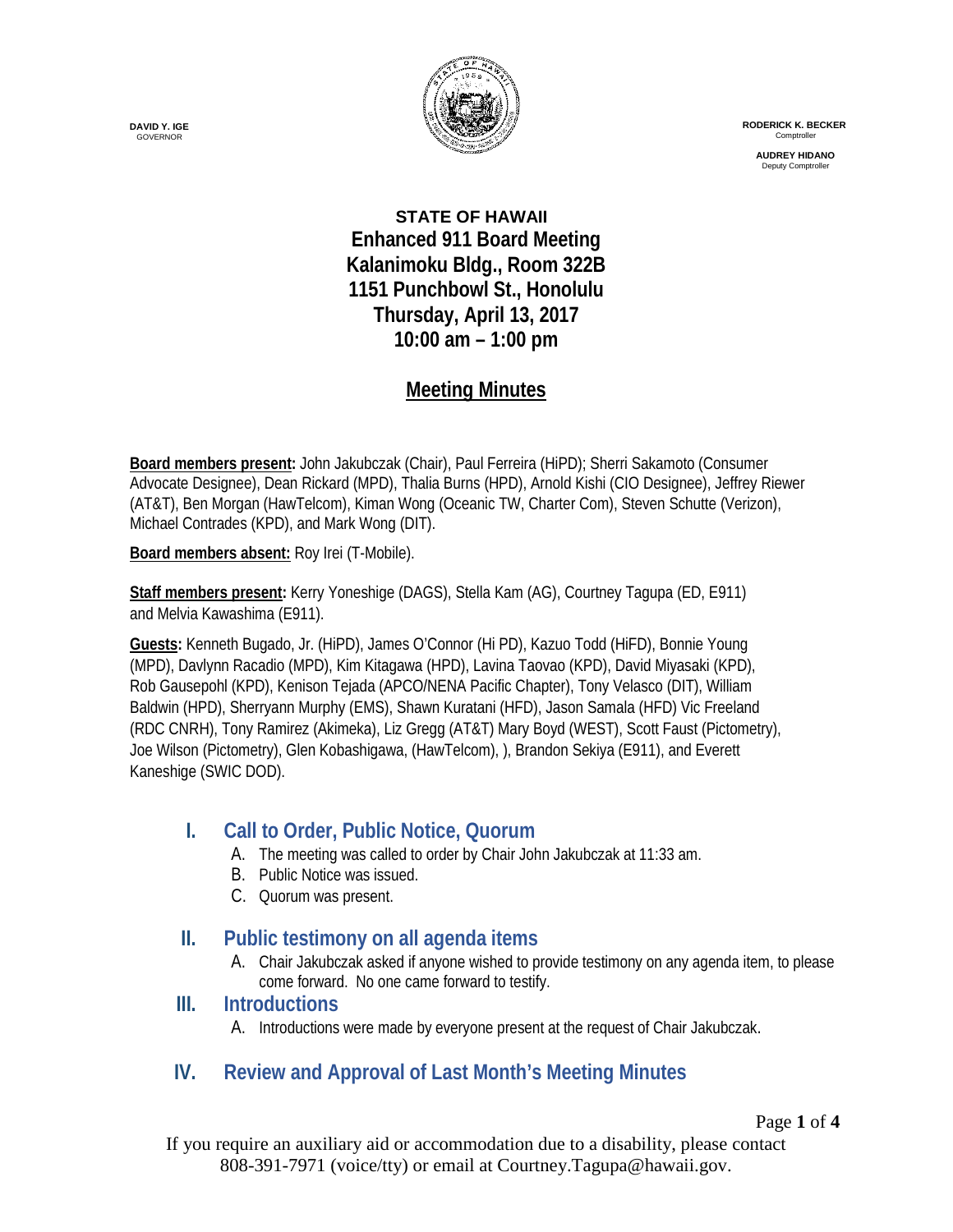A. Chair Jakubczak called for any additions or corrections to the March 9, 2017 Board Meeting minutes. Board member Thalia Burns provided two corrections: (1) regarding Executive Director's PSAP visits, deleting JTMC, and (2) correcting the APCO Conference date from April to August. Ms. Burns moved the minutes be approved as corrected; Board member Paul Ferreira seconded the motion; the motion was carried unanimously.

### Communications Committee – Steven Schutte

2017 Legislative Investigative Committee update – Mr. Tagupa had nothing further to add in his report as presented under the Joint Committee Meeting Agenda.

### Technical Committee – Thalia Burns

No further reports were made on the following items & presenters:

- 1. Educational Investigative Committee update Jeffrey Riewer
- 2. Presentation of Needs Assessment Report Maui PSAP
- 3. FCC update Courtney Tagupa

#### Finance Committee – Kiman Wong

- 1. Review of Monthly Cash Flow & Budget Financial reports was made under the Joint Committee Meeting Agenda. There was nothing further to add.
- 2. Chair Jakubczak presented Finance Committee Chair **Kiman Wong** with a **Certificate of Appreciation from the E911 Board** for his many years of outstanding service, especially in assisting the Board on his personal time with timely financial transaction signatures as needed. His good humor and unselfish support are greatly appreciated and will be missed.

## **V. PSAP Status Updates**

Only one further report was added to those already made under the Joint Committee Meeting Agenda:

Kauai – Michael Contrades/none Oahu HPD – Thalia Burns/none Oahu HFD – Shawn Kuratani/none Molokai – Dean Rickard/none Maui - John Jakubczak: Mr. Jakubczak reported he will be attending the June NENA Conference in place of Davlynn Racadio.

Hawaii Cty PD – Kenneth Bugado, Jr./none Hawaii Cty FD – Kazuo Todd/none

## **VI. Executive Director's Report**

a. ED Tagupa discussed the following items:

- i. Mr. Tagupa discussed the actions needed to update the 5 Year Strategic Plan and Budget; he sent development materials to PSAPs in preparation for May and June Board Meetings when budget items for procurement and their timeframes will be decided.
- ii. As required by Chapter 138, HRS, a cost study report that justifies the anticipated new revenues from the prepaid wireless surcharge for E911 services, as well as plan for the large unencumbered fund balance is needed. Concrete eligible program costs need to be strategically identified or the fund balance will be jeopardized by legislative pre-emption.

Page **2** of **4**

If you require an auxiliary aid or accommodation due to a disability, please contact 808-391-7971 (voice/tty) or email at Courtney.Tagupa@hawaii.gov.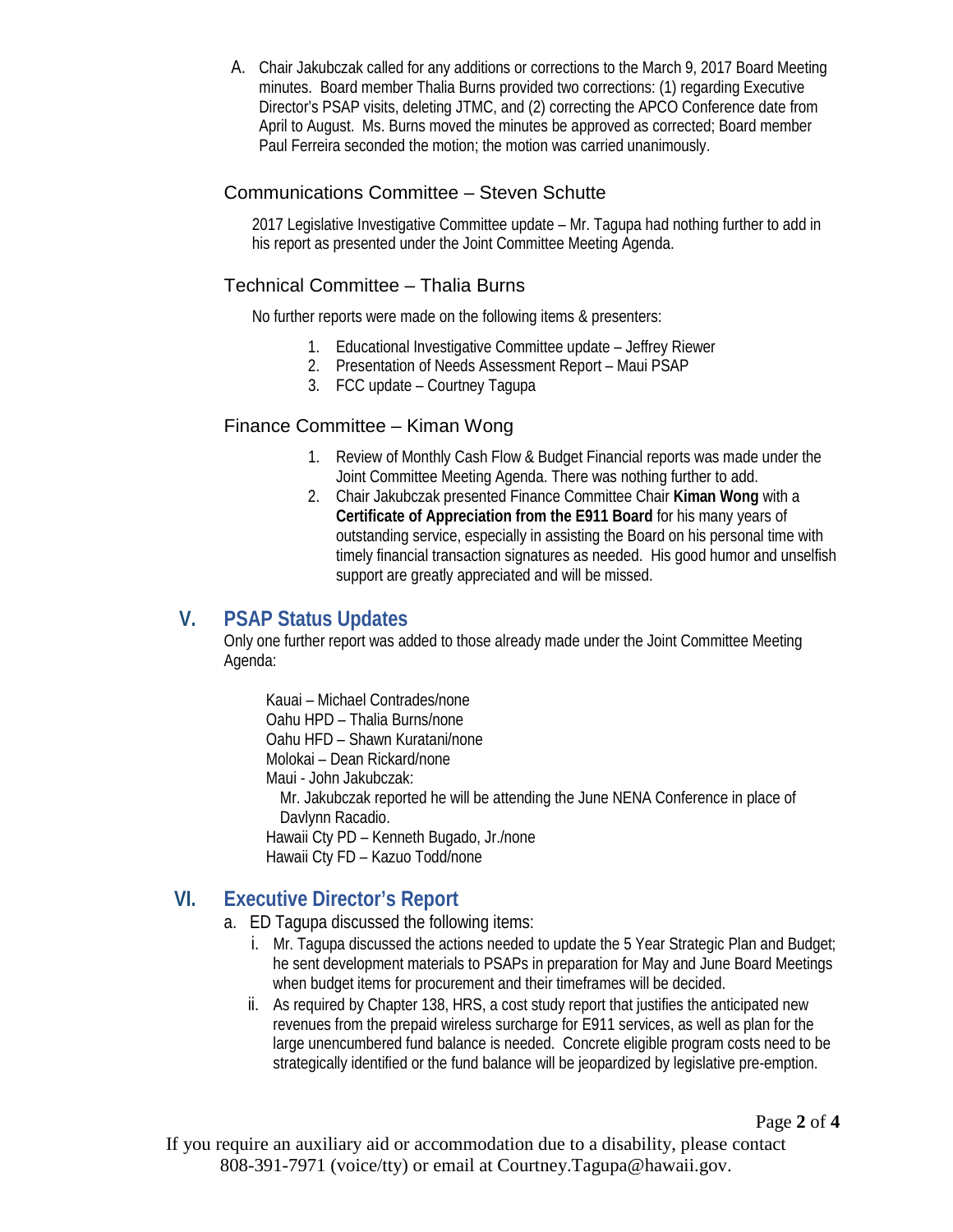- iii. Mr. Tagupa will provide guidelines from Washington, D.C., legal counsel familiar with FCC requirements and he will be visiting neighbor island PSAPs during end of April to work with operational budgets and identify eligible reserves items, such as redundancy and continuity of operations expenses.
- iv. Mr. Kenison Tejada asked whether the budget planning included augmented NG911 initiatives; Mr. Tagupa said, "yes," that a list of items for PSAP to include in their project plan has been developed. Most jurisdictions have used Kimball Engineering Consultants for their strategic planning and budgeting. The extent of our efforts, including consultant services, will be part of this planning phase.
- v. Mr. Jeff Riewer asked that this be an **agenda item for May & June Board meetings**; Mr. Ramirez concurred. Mr. Tagupa said the monthly May 13th Board meeting will be devoted to budget planning with July 1, 2017 being the goal and start date for the new budget.

b. National 911 Profile Database Questionnaire – Mr. Tagupa requested PSAP support again for this FCC request on their operational expenses. The questionnaire is forthcoming via the Governor's Office.

## **VII. Items for Discussion, Consideration and Action**

- a. Chair Jakubczak reminds PSAPs to update their 911 Timelines.
- b. Chair Jakubczak entertained a Motion to Approve two HFD items referred from the Finance Committee: Ms. Thalia Burns so moved; Mr. Jeff Riewer seconded; motion was carried.
	- i. HFD (2): NENA Conference, June 3-8, 2017, San Antonio, TX.-\$7,000.
	- ii. HFD Additional funding for workstation software \$5,150 (Total \$40,000 approved; Actual cost - \$45,150).
- c. Motion to Approve E911 Fund Bank Signatories was made by Mr. Arnold Kishi; seconded by Mr. Michael Contrades; motion was carried.
	- i. Steven Schutte renew
	- ii. Kiman Wong renew
	- iii. Jeffrey Riewer new
	- iv. John Jakubczak new
- d. No other items were presented.

## **VIII. Announcements**

- a. Future meeting dates (10am 12 noon).
	- i. Thursday, May 11, 2017 (Combined meeting)
	- ii. Wednesday, June 14, 2017 (Combined meeting; note changed day)
	- iii. Thursday, July 13, 2017 (Combined meeting)
- b. Future Conference Dates (**3 months advanced approval required**):
	- i. NENA Conference, June 3–8, 2017, San Antonio, TX.
	- ii. Hexagon/Intergraph Conference, June 13-16, 2017, Las Vegas, NV
	- iii. APCO Conference, August 13-16, 2017, Denver, CO.
- c. Others: Mr. Tony Ramirez thanked Mr. Kiman Wong for assistance in providing the ALI Database for Time Warner customers especially since the military PSAP Regional Dispatch Center (RDC) is now correcting their 9-1-1 data and military base information. This will soon provide faster 9-1-1 response service for military customers.

If you require an auxiliary aid or accommodation due to a disability, please contact 808-391-7971 (voice/tty) or email at Courtney.Tagupa@hawaii.gov.